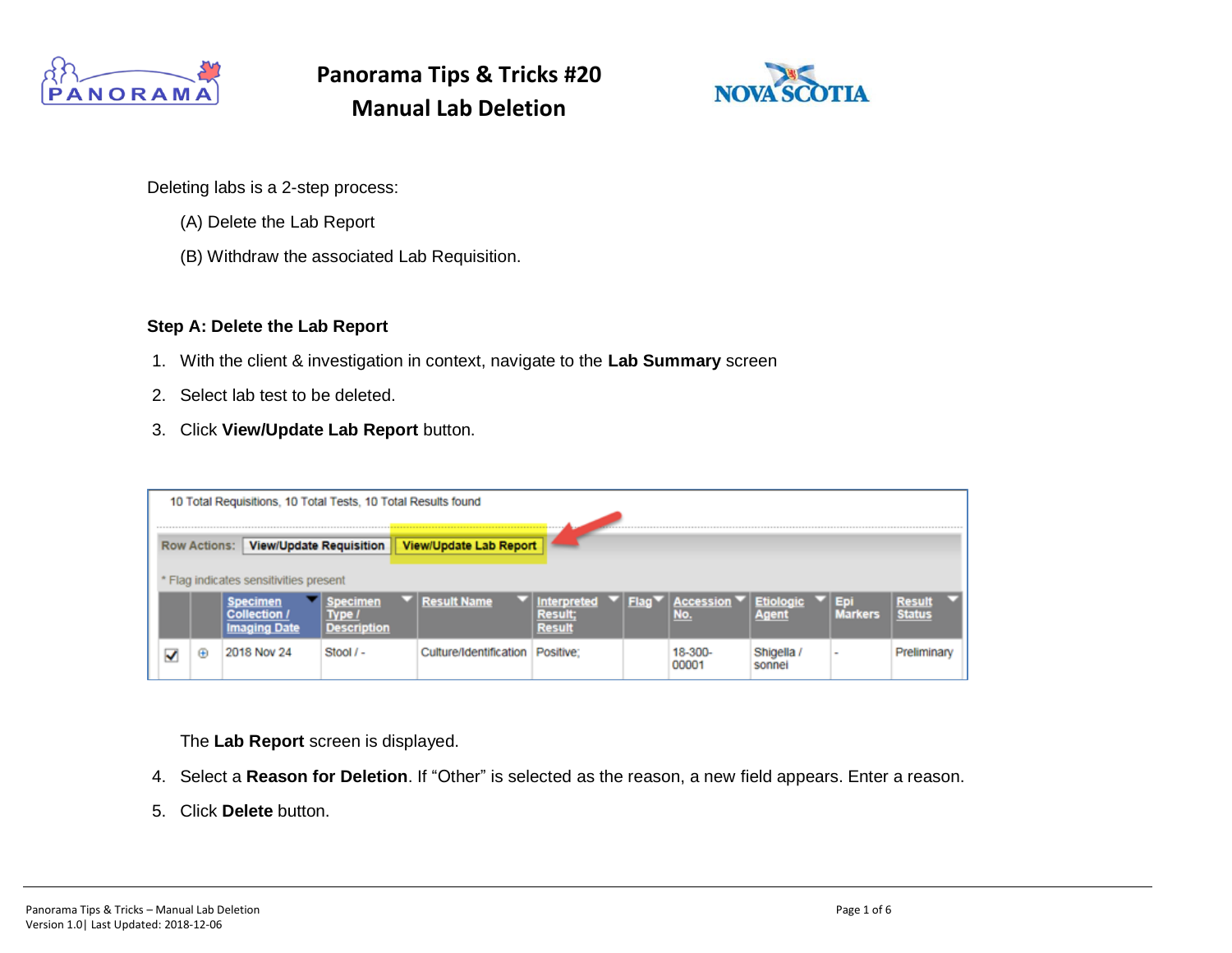



| <b>WORK MGMNT</b>                                                                       | <b>INVESTIGATIONS</b>                                                                   |                                                                                                |                                                |                             |
|-----------------------------------------------------------------------------------------|-----------------------------------------------------------------------------------------|------------------------------------------------------------------------------------------------|------------------------------------------------|-----------------------------|
|                                                                                         | Human Lab Report                                                                        |                                                                                                |                                                | 厘                           |
|                                                                                         |                                                                                         |                                                                                                |                                                | <b>ACTIVE</b>               |
| Client ID:<br>2889                                                                      | Name(Last, First Middle)/Gender:<br>Fischer, Flynn / Male                               | <b>Health Card No:</b><br>4442720347                                                           | Date of Birth / Age:<br>1991 Jan 13 / 27 years |                             |
| Phone<br>Number:<br>$-(-)$                                                              | Jurisdiction Info:<br>Department of Health and Wellness Nova<br>Scotia Health Authority | Additional ID Type /<br>Additional ID:<br>Provincial health service<br>provider identifier / - |                                                |                             |
|                                                                                         |                                                                                         |                                                                                                |                                                | <b>Override Duplication</b> |
| <b>Reason for Deletion:</b><br>Other<br>Enter Reason if 'Other':<br>wrong specimen type | <b>Delete</b><br>$\checkmark$<br>¢                                                      | Lab Reports for Requisition:<br>Display<br>$\check{ }$                                         |                                                | Cancel<br>Reset<br>Save     |
| <b>Report Details</b>                                                                   |                                                                                         |                                                                                                |                                                | A Hide Report Details       |
| * Required field<br><b>Requisition Date:</b><br>Lab Report Type:                        | 2018 Nov 24<br>Manual                                                                   | Partial<br><b>Requisition Status:</b>                                                          |                                                |                             |

A message screen will pop-up indicting that the Lab Report and all associated results will be deleted.

6. Click **OK** button**.**

The **Lab Summary screen** will be displayed with a message indicating **"Lab Report successfully deleted".**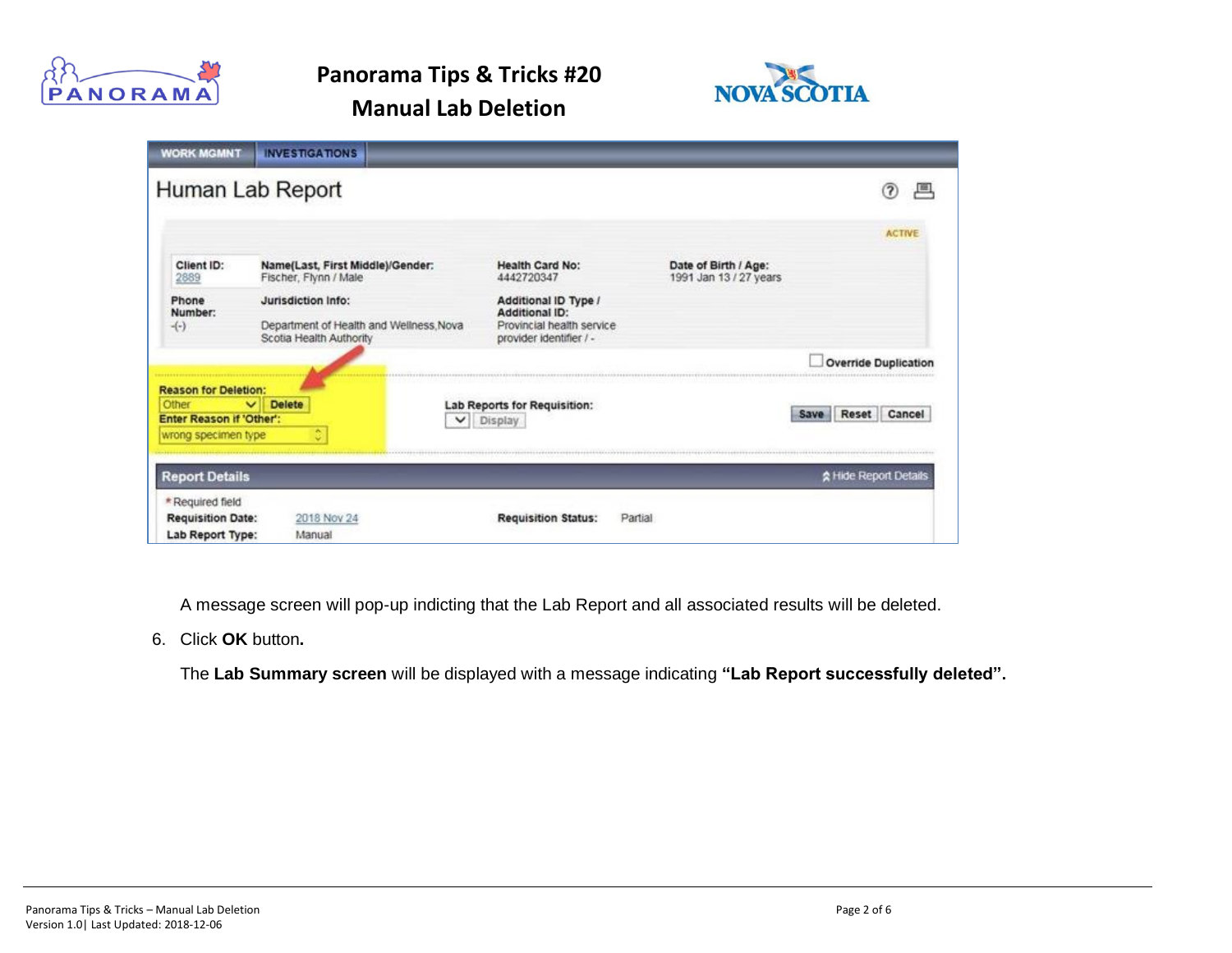



#### **Step B: Withdraw the Associated Lab Requisition**

1. Scroll down the **Lab Summary** screen and select the test.

**Note**: The result name will indicate "Submitted:\_\_\_\_\_" and the lab result fields will be blank. The **View/Update Lab Report** button is disabled (greyed out).

2. Click **View/Update Requisition** button.

|   | <br>10 Total Requisitions, 10 Total Tests, 9 Total Results found<br>. |                     |                                                                          |                        |                        |                                               |      |                |  |                      |              |  |
|---|-----------------------------------------------------------------------|---------------------|--------------------------------------------------------------------------|------------------------|------------------------|-----------------------------------------------|------|----------------|--|----------------------|--------------|--|
|   |                                                                       | <b>Row Actions:</b> | <b>View/Update Requisition</b><br>* Flag indicates sensitivities present |                        | View/Update Lab Report |                                               |      |                |  |                      |              |  |
|   |                                                                       |                     | <b>Imaging Date</b>                                                      | pecimen<br>Description | <b>Result Name</b>     | <b>Interpreted</b><br>Result<br><b>Result</b> | Flac | Accessio<br>Ю. |  | Eг<br><b>Markers</b> | <b>Resul</b> |  |
| ✔ |                                                                       | ⊕                   | 2018 Nov 24                                                              | $Stool / -$            | Submitted: Culture     |                                               |      |                |  |                      |              |  |

The **Requisition Screen** will be displayed.

- 3. Select **Reason for Withdrawal**. If 'Other' is selected as the reason, a new field appears. Enter a reason.
- 4. Click **Withdraw** button.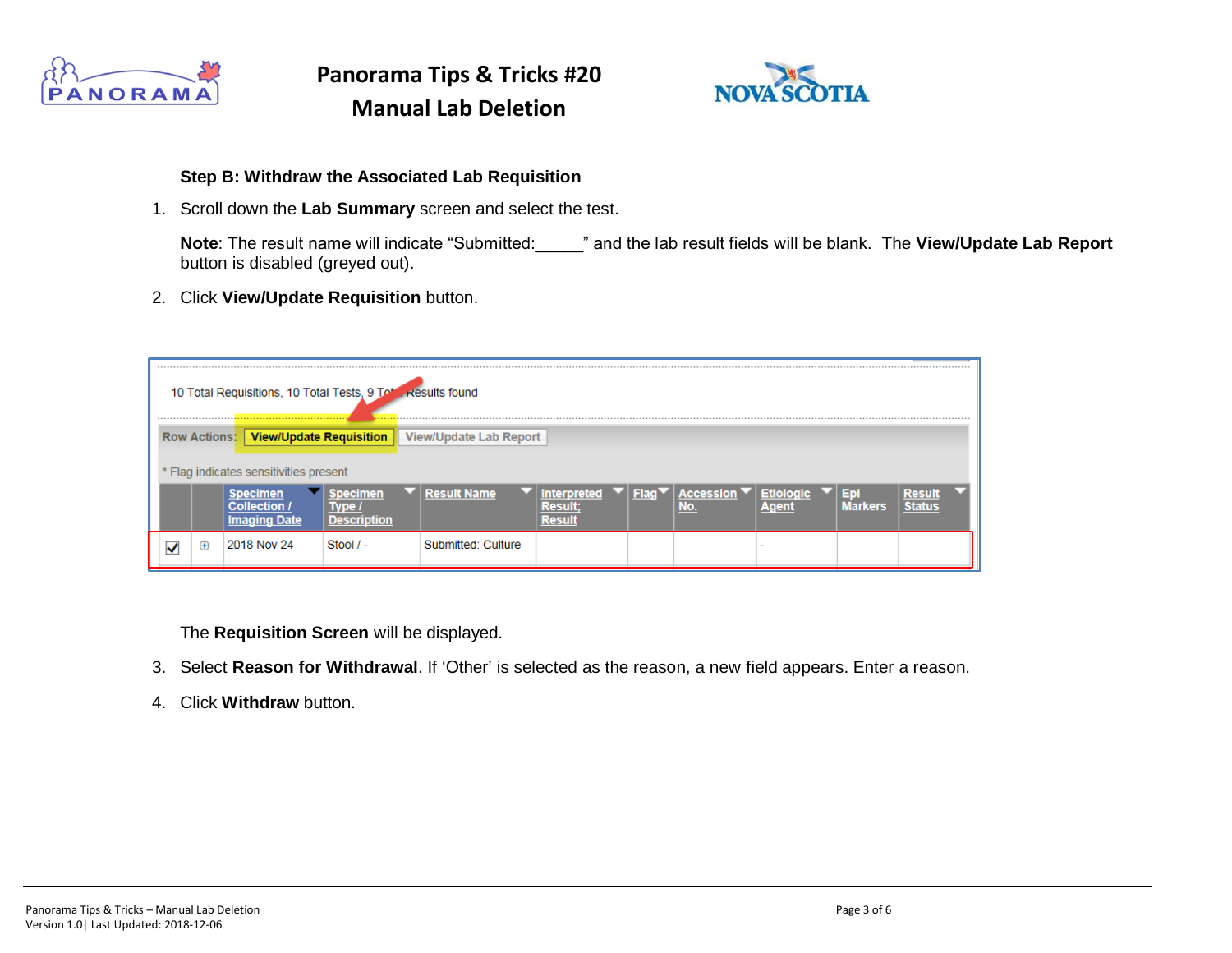



| Other<br>Enter Reason if 'Other':<br>incorrect specimen type | $\checkmark$<br>¢                             | Withdraw                                                            |                                                                                                       |                                                  |                             |
|--------------------------------------------------------------|-----------------------------------------------|---------------------------------------------------------------------|-------------------------------------------------------------------------------------------------------|--------------------------------------------------|-----------------------------|
| <b>Reason for Withdrawal:</b>                                |                                               |                                                                     |                                                                                                       | View Clinical Information                        | Cancel                      |
|                                                              |                                               |                                                                     |                                                                                                       |                                                  | <b>Override Duplication</b> |
| <b>Encounter Date:</b><br>2018 Nov 27                        |                                               | Encounter Group / Type:<br>Communicable Disease Investigation / Lab |                                                                                                       | <b>R</b> Encounter<br><b>Encounter Activity:</b> |                             |
| Phone<br>Number:<br>$-(-)$                                   | Jurisdiction Info:<br>Scotia Health Authority | Department of Health and Wellness Nova                              | Additional ID Type /<br><b>Additional ID:</b><br>Provincial health service<br>provider identifier / - |                                                  |                             |
| Client ID:<br>2889                                           | Fischer, Flynn / Male                         | Name(Last, First Middle)/Gender:                                    | <b>Health Card No:</b><br>4442720347                                                                  | Date of Birth / Age:<br>1991 Jan 13 / 27 years   |                             |
|                                                              |                                               |                                                                     |                                                                                                       |                                                  | <b>ACTIVE</b>               |
| <b>Human Requisition</b>                                     |                                               |                                                                     |                                                                                                       |                                                  | 風<br>?)                     |

- 5. A message screen will pop up indicating the withdrawal of the Lab Requisitions and its tests.
- 6. Click **OK** button.
- 7. The lab requisition screen will display a message indicating that the lab Requisition has been successfully withdrawn.

The 2-step lab deletion process is now complete.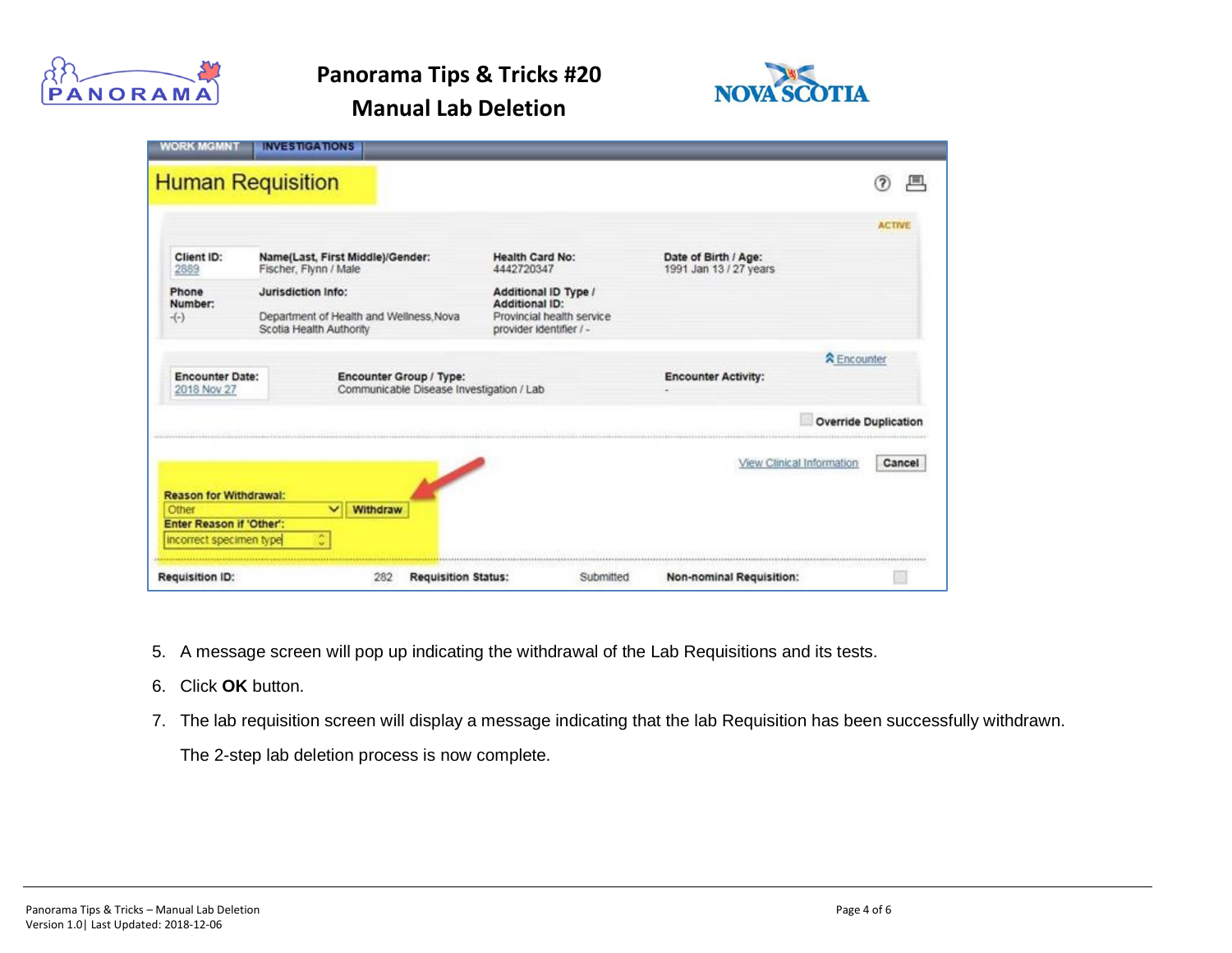



The following scenarios can be resolved with the steps provided.

| <b>Issue</b>                                                                                | <b>Steps</b>                                                                          | <b>Notes</b>                                                                                                                                                                                       |  |  |
|---------------------------------------------------------------------------------------------|---------------------------------------------------------------------------------------|----------------------------------------------------------------------------------------------------------------------------------------------------------------------------------------------------|--|--|
| A Lab has been entered against the<br>incorrect client.                                     | 1. Delete and withdraw the lab entry entered<br>incorrectly.                          | Withdrawal Reason: Submitted in error.                                                                                                                                                             |  |  |
|                                                                                             | Search correct client and put them into context<br>2.                                 |                                                                                                                                                                                                    |  |  |
|                                                                                             | Re-enter the lab.<br>3.                                                               |                                                                                                                                                                                                    |  |  |
| Entered a lab with the incorrect<br>Specimen Site/Type or Collection                        | Delete and withdraw the lab entry.<br>1.                                              | Withdrawal Reason: Submitted in error.                                                                                                                                                             |  |  |
| Date/Time                                                                                   | Re-enter the lab with the correct information.<br>2.                                  |                                                                                                                                                                                                    |  |  |
| <b>Entered incorrect Service Deliver</b><br>Location (SDL).                                 | Delete and withdraw the lab entry.<br>1.                                              | The default is the user's SDL. To change, use<br>the EFC to search and select the correct SDL.                                                                                                     |  |  |
|                                                                                             | Re-enter the lab with the correct information.<br>2.                                  | This issue can be mitigated by adding<br>frequently used lab service delivery locations<br>to the user profile/Favorite Locations and<br>selecting the applicable SDL from the drop-<br>down list. |  |  |
| Resulting Lab value was entered<br>incorrectly.                                             | Navigate to the client's Lab Summary Page.<br>1.                                      |                                                                                                                                                                                                    |  |  |
|                                                                                             | Click the check box for the Lab that has an<br>2.<br>incorrect Resulting Lab Entered. |                                                                                                                                                                                                    |  |  |
|                                                                                             | Click View/Update Lab Report<br>3.                                                    |                                                                                                                                                                                                    |  |  |
|                                                                                             | Update the Resulting Lab value as required<br>4.                                      |                                                                                                                                                                                                    |  |  |
|                                                                                             | Click Save.<br>5 <sub>1</sub>                                                         |                                                                                                                                                                                                    |  |  |
| Error made entering Lab Result<br>information or the Disease/<br>Microorganism information. | These fields can be updated - refer to Lab User<br>Guide.                             |                                                                                                                                                                                                    |  |  |